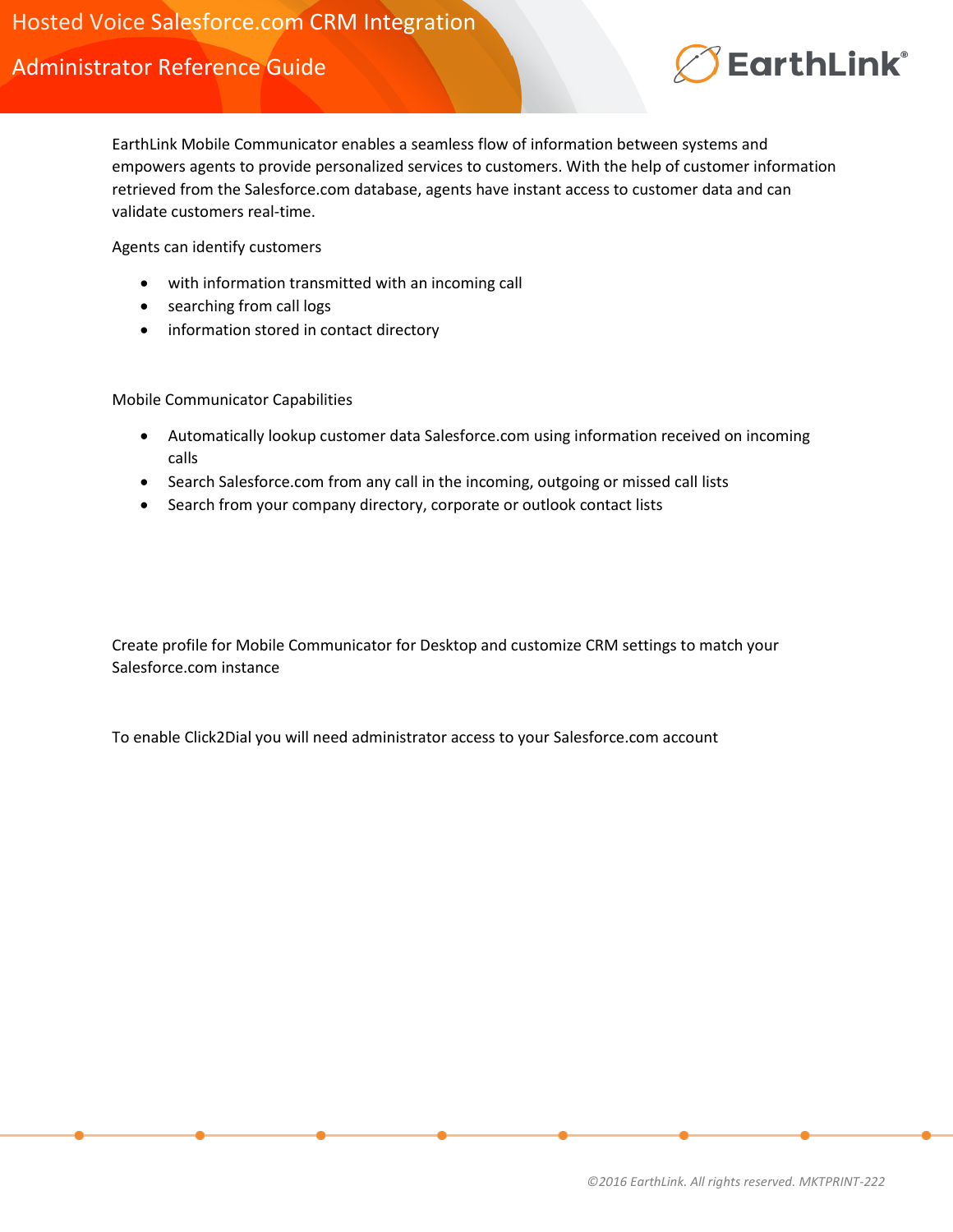# Deploy Mobile Communicator Profiles

This task assumed you are an administrator on your CommPortal Business Group. You must be able to log in to the CommPortal BG Admin interface with sufficient permissions to create and make changes to your Mobile Communicator for Desktop phone profiles. If your Business Group contains multiple departments then you can configure phone profiles at the BG scope and/or the scope of individual departments.

If you want to enable Mobile Communicator integration with SalesForce.com to be used by everyone in your Business Group, you should just make changes to the Mobile Communicator for Desktop Phone Profile at the Business Group level. If you need to enable the feature for a subset of users, you would need to configure a Mobile Communicator Desktop phone profile for each department, as necessary.

- 1. Using a web browser, log in to CommPortal a[t http://voip.elnk.us/bg](http://voip.elnk.us/bg)
- 2. In the menu on the left hand side of the CommPortal BG Admin UI, select *Phones*.
- 3. If you want to change the Phone Profile at the Department level, use the drop down at the top of the page to select the correct Department.

|                      |            | <b>Christian Pena</b> | <b>Phones in Department:</b> View All | EarthLink <sup>*</sup><br>Assign phones to lines using the table below or manage your phone profiles. | v                        |                   | Φ۰                |
|----------------------|------------|-----------------------|---------------------------------------|-------------------------------------------------------------------------------------------------------|--------------------------|-------------------|-------------------|
| Lines                |            | <b>Model</b>          | <b>MAC Address</b>                    | <b>Description</b>                                                                                    | <b>Assigned to</b>       | <b>Department</b> |                   |
| <b>Phones</b>        | Search for |                       |                                       |                                                                                                       |                          | in any field      | ▼                 |
| <b>MADNs</b>         |            |                       |                                       | 00:04:F2:D3:60:DC Polycom VVX 410                                                                     | (256) 241 8081 GearHeads |                   | d,                |
| <b>MLHGs</b>         |            | 95.                   |                                       | 00:04:F2:DD:E9:AC Polycom VVX 600                                                                     | (256) 241 8083 None      |                   | o.                |
| Call Pickup Groups   |            |                       | 00:08:5D:2C:D4:AC Aastra 6739i        |                                                                                                       |                          | None              |                   |
| <b>Short Codes</b>   |            |                       | 00:08:5D:2C:E8:60 None                |                                                                                                       | (256) 241 8081 GearHeads |                   | Q,                |
| Extensions           |            |                       | 00:08:5D:2D:FB:C4 Astra 57i           |                                                                                                       |                          | Sales             |                   |
| <b>Departments</b>   | −          | n U                   | 00:08:5D:30:91:D6 None                |                                                                                                       | (256) 241 8083 None      |                   | 다                 |
| <b>Account Codes</b> |            |                       | 00:08:5D:34:09:E5 Std Seat            |                                                                                                       | (256) 241 8078 Technical |                   | г,                |
| Call Logs            |            |                       |                                       | 00:08:5D:35:B2:5F Aastra 55i                                                                          | (256) 241 8081 GearHeads |                   | г,                |
| Misc. Settings       | −          |                       | 00:08:5D:36:D9:95 39                  |                                                                                                       | (256) 241 7370 None      |                   |                   |
| Music on Hold C+     |            |                       |                                       |                                                                                                       |                          |                   | ↳                 |
|                      |            | --Select Department-- | ▼                                     | Assign to Department                                                                                  | Enter number             |                   | Assign to<br>Line |

- 4. At the top of the screen, click the *manage phone profiles* link.
- 5. The CommPortal Phone Configurator opens in a new window. If you already have a Mobile Communicator profile you will see a tile for it here and should skip to #8

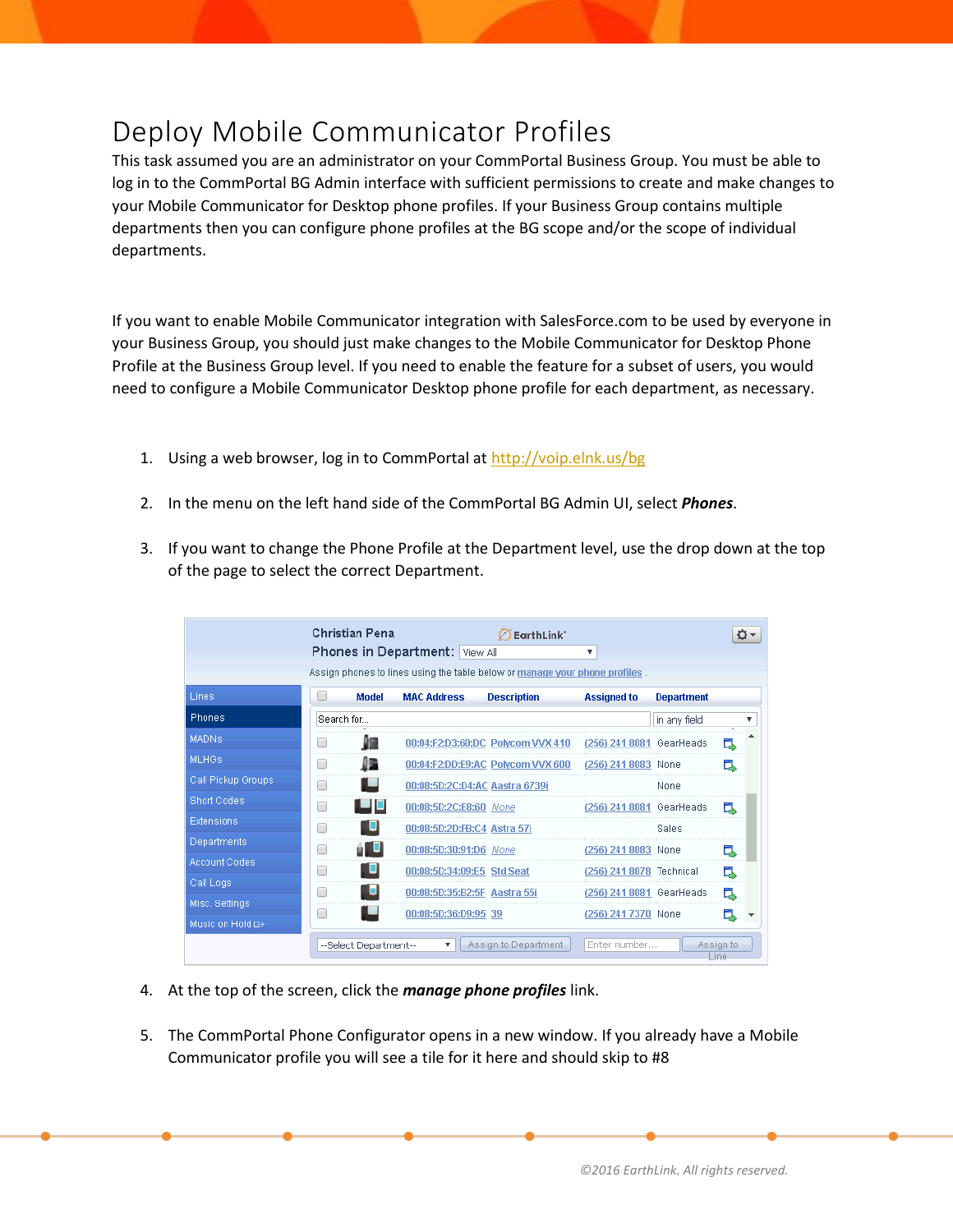- 6. Select the *Create New Profile* option
- 7. From the list of phone profiles, scroll down to find and select the *Mobile ("Accession") Communicator for Desktop* Phone Profile.
- 8. Click the *Edit* button at the bottom of the screen to open the Phone Profile

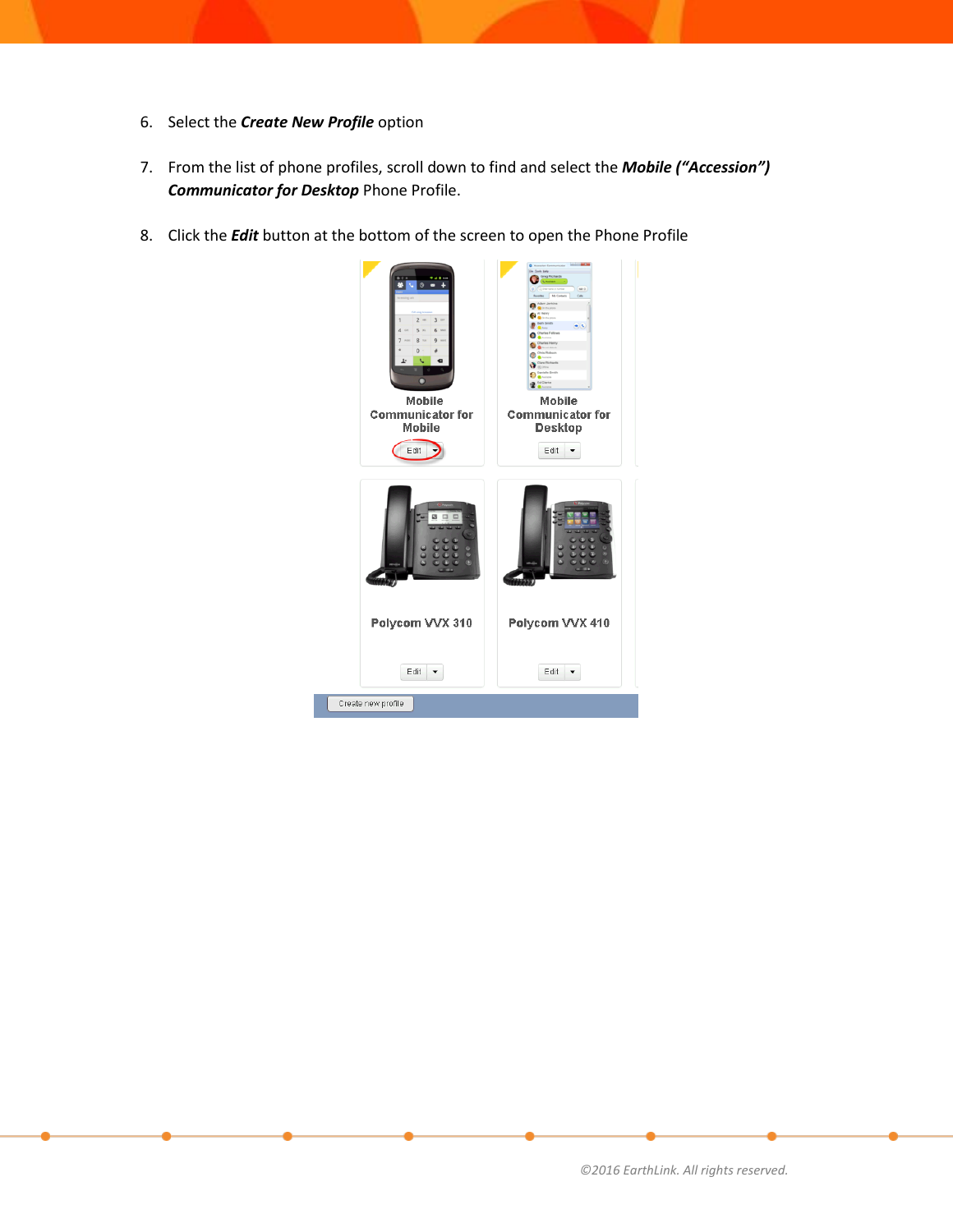### Enable or disable SalesForce.com Integration

When a SalesForce.com integration is enabled, agents can click on a button on the Incoming Call or In Call panel to access SalesForce.com and search for the caller.

- 1. In the Mobile Communicator for Desktop Phone Profile, expand the User, UC Integration section.
- 2. Tick the checkbox for CRM Service and Service 1 (Salesforce) to enable the service.
- 3. You will now see fields where you can enter the name that should appear on the link in Mobile Communicator and the URL to access the service.
- 4. You will see that there is an example search URL for Salesforce in the "Value" field. Simply replace the text "*REPLACE\_WITH \_URL\_ROOT\_DOMAIN*" with the Salesforce domain URL used by your company.

| <b>Accession Communicator for Desktop</b> |                                                                                      |                          |      |  |  |  |  |  |
|-------------------------------------------|--------------------------------------------------------------------------------------|--------------------------|------|--|--|--|--|--|
| Edit<br>View<br>File<br>Setting           | Value                                                                                | Lock                     | Hide |  |  |  |  |  |
| $\nabla$ Phone Profile                    |                                                                                      | ш                        |      |  |  |  |  |  |
| ▶ Phone Types                             |                                                                                      | $\checkmark$             |      |  |  |  |  |  |
| $\mathbf{v} \qquad \qquad$ User           |                                                                                      | $\overline{\phantom{a}}$ |      |  |  |  |  |  |
| $\mathbf{v}$ UC Integration               |                                                                                      | m.                       |      |  |  |  |  |  |
| ▼ CRM Services                            | $\blacktriangledown$                                                                 |                          |      |  |  |  |  |  |
| $\mathbf{v}$ Service 1                    | ✔                                                                                    |                          |      |  |  |  |  |  |
| Name                                      | Salesforce                                                                           |                          |      |  |  |  |  |  |
| $D$ URL                                   | https://REPLACE_WITH_URL_ROOT.salesforce.com/search/SearchResults?str={SEARCH_VALUE} |                          |      |  |  |  |  |  |
| Service 2                                 |                                                                                      | $\overline{\phantom{a}}$ |      |  |  |  |  |  |
| Service 3                                 |                                                                                      |                          |      |  |  |  |  |  |
| Service 4                                 | ⊟                                                                                    | ш                        |      |  |  |  |  |  |
| Service 5                                 |                                                                                      | H                        |      |  |  |  |  |  |
|                                           |                                                                                      |                          |      |  |  |  |  |  |

Example: https://*na6.salesforce.com*/search/SearchResults?str={SEARCH\_VALUE}

*Tip: To find your company's URL, login to your Salesforce.com account and you will see your company's Salesforce.com domain in the address bar.*

5. Click Save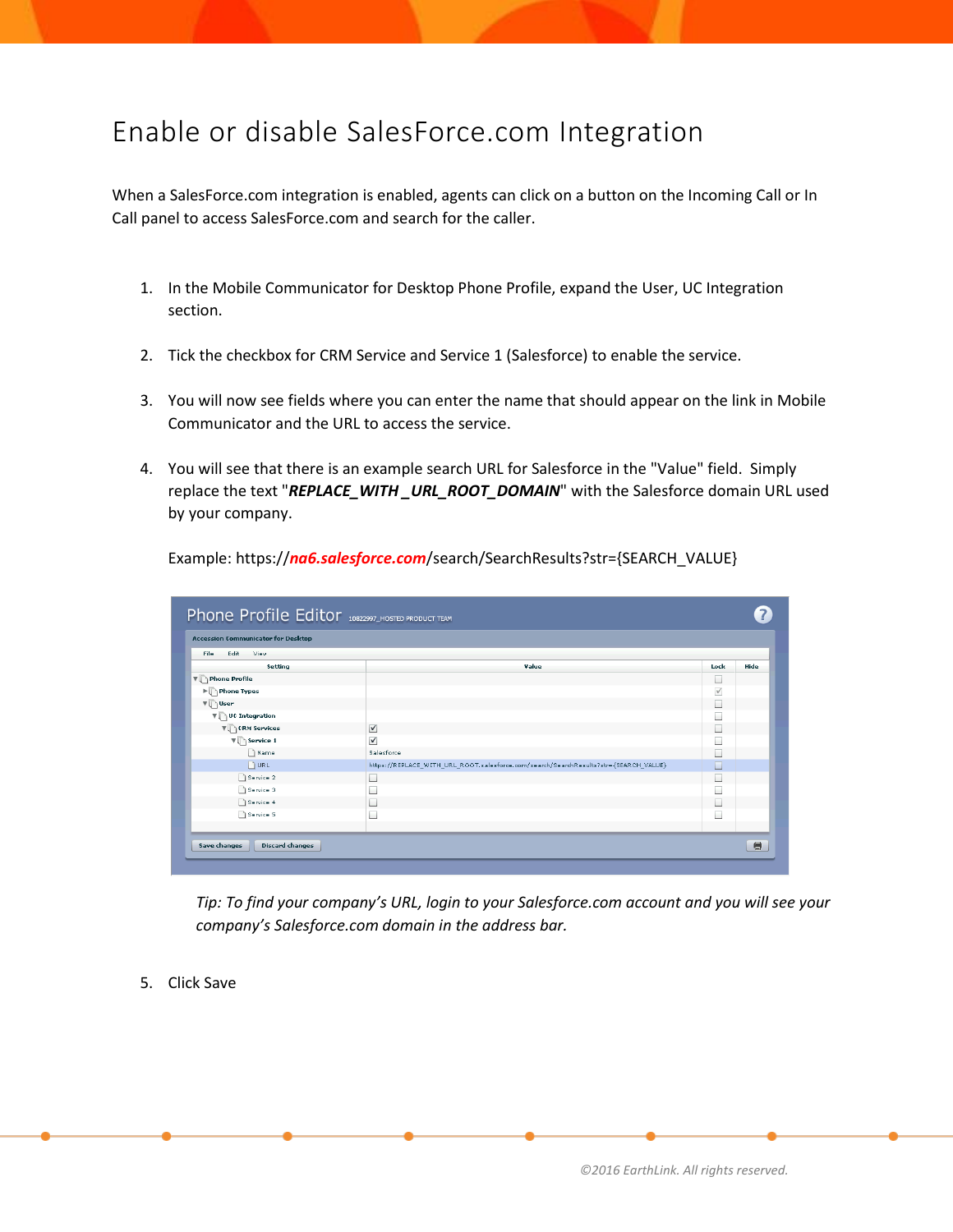# Enable Click2Dial

This task assumes you are an administrator on your Salesforce.com account. You must be able to log in to the Salesforce.com account with sufficient permissions to create custom fields.

You can configure a create a custom field on Salesforce.com that attaches a hyperlink to phone numbers. Clicking the 'Click 2 Dial' link automatically places a call to that number using the Mobile Communicator for Desktop client.

#### Click2Dial Links

Mobile Communicator for Desktop supports three protocols (sip, tel, and callto) to trigger the call.

A Click2Call Link/URL is formatted like this:

protocol:phone\_number

Examples:

<tel:8005551234>

<sip:2125464444>

<callto:4442305555>

For Mobile Communicator to start dialing when a user clicks such links, Mobile Communicator must be set as the default application to place calls and call linked numbers. The settings can be found in the Mobile Communicator for Desktop options. Apple OSX does not natively support setting a custom application for placing calls.